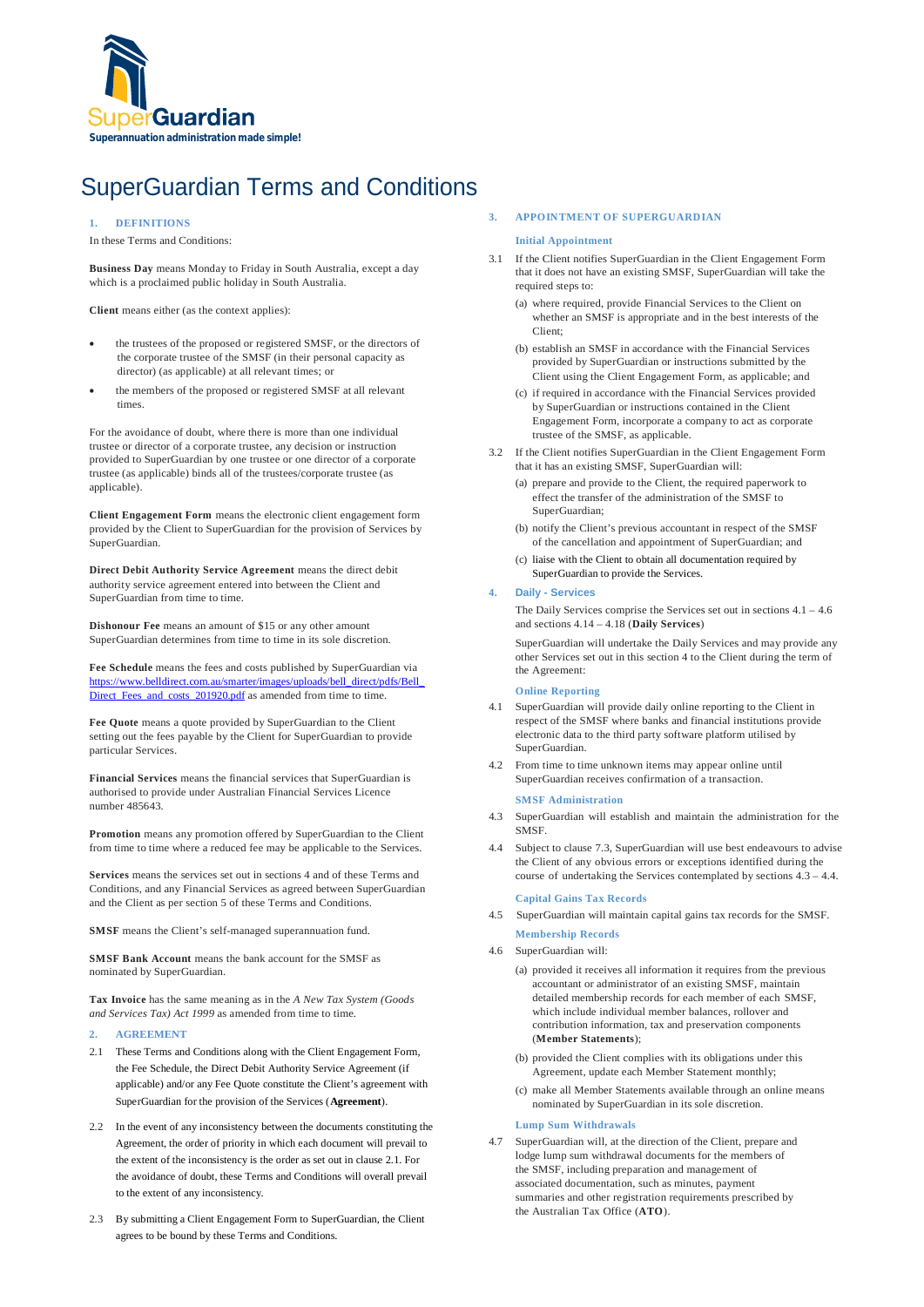

### **Pensions**

- 4.8 SuperGuardian will, at the direction of the Client, arrange for the conversion of accumulation balances to pensions where required, including calculation and payment of pensions and PAYG withholding tax to be remitted to the ATO and preparation of all associated documentation.
- 4.9 SuperGuardian will, at the direction of the Client, arrange for the commencement of a pension where required and preparation of all associated documentation.
- 4.10 SuperGuardian will, at the direction of the Client, arrange for the consolidation of multiple pensions where required and preparation of all associated documentation.

**BAS/IAS**

4.11 SuperGuardian will prepare and lodge Business Activity Statements and Instalment Activity Statements in accordance with the SMSF's GST registration and PAYG obligations.

### **Transfer Balance Account Reporting**

4.12 SuperGuardian will prepare and lodge Transfer Balance Account Reports in accordance with the SMSF's lodgment obligations.

### **290-170 Notices**

4.13 SuperGuardian will prepare a notice in the approved form as required by section 290-170 of the Income Tax Assessment Act 1997 for member contributions and confirm all contributions received by the SMSF for members.

# **Annual Reporting**

- 4.14 At the end of each financial year of the SMSF, SuperGuardian will prepare the following reports for the SMSF:
	- Operating Statement (Profit and Loss)
	- Statement of Financial Position (Balance Sheet)
	- Notes to Accounts
	- Member Statements
	- Annual Taxation and Regulatory Return
	- Minutes of Meetings/Resolutions of Trustees
- 4.15 Whilst the income tax expense estimate for the SMSF will be reflected in the online accounts, the final tax liability can only be determined once all year-end tax statements have been received.
- 4.16 The reports prepared under section 4.14 will be sent to the Client for signing and return. The Client must sign the reports before they can be submitted with the ATO. The timing of this is at the discretion of SuperGuardian, though will be within the prescribed ATO lodgment deadlines.

#### **Audit**

- 4.17 SuperGuardian will engage an independent third-party SMSF auditor on behalf of the Client to undertake the annual audit for the SMSF. The auditor may change from time to time without notice.
- 4.18 This engagement is a direct engagement between the Client and third-party SMSF auditor. We do not endorse nor are responsible or liable for the services provided by the third-party SMSF auditor.

### **Rollovers**

4.19 SuperGuardian will, at the direction of the Client, facilitate a rollover of a member's balance within the SMSF and preparation of associated documentation.

#### **Property**

- 4.20 Where the SMSF invests in property, the Client must inform SuperGuardian of this fact and agrees to provide all material requested on the annual property checklist in full in a timely manner.
- 4.21 The Client agrees to arrange the annual property valuation either independently or via SuperGuardian for a fixed fee.
- 4.22 Commercial property with more than one tenant or property being developed will attract additional fees.

### **Financial Services**

4.23 At the request of the Client, SuperGuardian can provide the Financial Services to the Client in relation to the SMSF.

SuperGuardian can provide Financial Services in relation to: • SMSF Structuring;

- Member contribution strategies;
- Pension strategies;
- Adhoc strategies.
- **5. FINANCIAL SERVICES**
- 5.1 The Client may request the provision of Financial Services that SuperGuardian can offer, as notified to the Client from time to time.
- 5.2 The provision of any Financial Services will be governed by the terms of the Agreement.

# **FEES PAYABLE TO SUPERGUARDIAN**

### **Description of Fees**

- 6.1 Except where the Services are provided under any Promotion or where clause 6.2 applies, the Client must pay the following fees to SuperGuardian:
	- (a) for the provision of the Services set out in section 3.1, the applicable SMSF establishment fee as set out in the Fee Schedule (**New SMSF Establishment Fee**) which is payable in accordance with the Fee Schedule;
	- (b) for the provision of Daily Services, the annual fixed fee as set out in the Fee Schedule (**Annual Fee**) plus any other fees which are payable with respect to the Daily Services in accordance with the Fee Schedule;
	- (c) for the provision of any other Services, the fees set out in the Fee Schedule (**Other Fees);** and
	- (d) for the provision of any Financial Services , the fee set out in any Fee Quote, or otherwise a time-based fee calculated in accordance with the hourly rates published by SuperGuardian from time to time (**Financial Services Fee**).
- 6.2 The Fee Schedule is published on the basis that the Client holds accounts and platforms which are required by SuperGuardian to enable it to provide the Services in the most efficient manner. The prescribed accounts and platforms are specified in the Fee Schedule. Alternative fees are set out in the Fee Schedule and will apply if the Client does not hold or maintain all prescribed accounts and platforms.
- 6.3 For purposes of section 6.1, the Client must ensure that at all times SuperGuardian has a valid Direct Debit Authority Service Agreement under which SuperGuardian may direct debit amounts that it is entitled to receive under this Agreement.
- 6.4 When there are insufficient funds in the SMSF Bank Account for SuperGuardian to direct debit any fee under section 6.1, the Client will be liable to pay the Dishonour Fee.

# **Method of Payment**

*New SMSF Establishment Fee* 

6.5 The New SMSF Establishment Fee is payable by the Client before SuperGuardian proceeds. SuperGuardian will provide the Client with a Tax Invoice for the New SMSF Establishment Fee.

#### *Annual Fee*

- 6.5 The Annual Fee is payable by the Client annually in advance and will be direct debited from the SMSF Bank Account in accordance with the Fee Schedule. The Annual Fee will be payable in full for every full or partial financial year in which the Client engages SuperGuardian.
- 6.6 The Annual Fee accrues in proportion to the Daily Services provided or undertaken by SuperGuardian in each calendar year. If the Client terminates the Daily Services during the financial year, then it will be entitled to a refund for the amount of the Annual Fee which has not accrued at the date of termination (which is determined by SuperGuardian acting reasonably) and after all amounts owing to SuperGuardian have been repaid.

### *Financial Services Fee*

6.7 SuperGuardian will provide the Client with a Tax Invoice for the Financial Services Fee. The amount owing in the Tax Invoice will be direct debited from the SMSF Bank Account within 14 days of the Client receiving the Tax Invoice.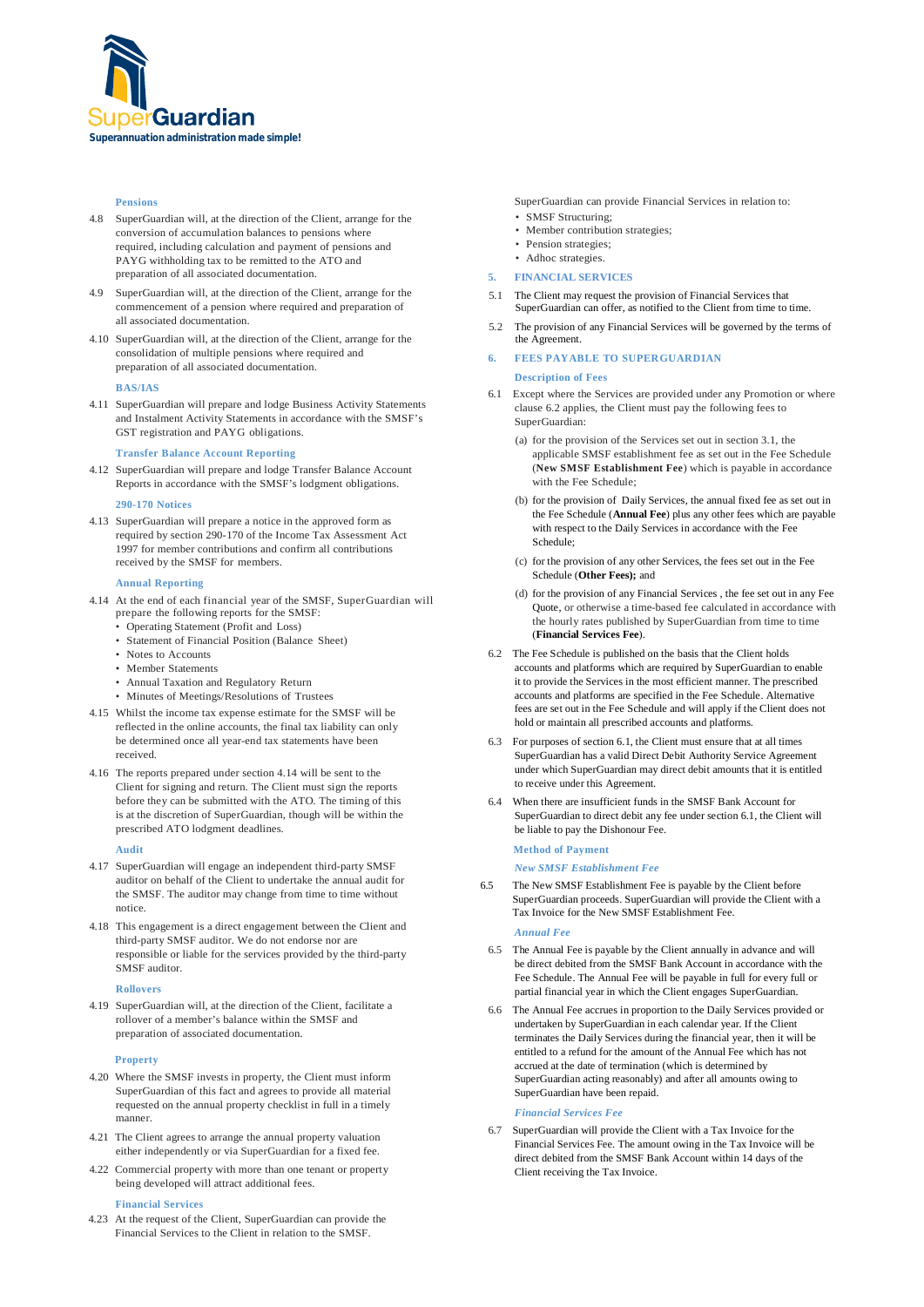

### *Other Services Fees*

6.8 SuperGuardian will provide the Client with a Tax Invoice for the Other Services Fees. The amount owing in the Tax Invoice will be direct debited from the SMSF Bank Account in accordance with the Fee Schedule.

### **Interest**

6.9 If an amount payable by the Client remains unpaid for 30 days after the date it is issued, SuperGuardian may charge the Client interest from that date to the date SuperGuardian receives payment. SuperGuardian may charge the Client interest at the rate equal to the Cash Rate Target (being the percentage (or maximum percentage) specified by the Reserve Bank of Australia as the Cash Rate Target) as at the date of issue of the fee plus 2.00%.

# **7. SUPERGUARDIAN'S OBLIGATIONS**

7.1 The Client acknowledges and agrees that SuperGuardian will have no obligations under this Agreement until such time as the Client has:

• completed and returned the Client Engagement Form and all other documentation and information requested by SuperGuardian that is necessary for the provision of the Services;

- if relevant, signed and returned the Direct Debit Authority Service Agreement and returned it to SuperGuardian;
- signed and returned a witnessed Limited Power of Attorney in accordance with clause 8;
- paid any outstanding fees in full:
- 7.2 SuperGuardian undertakes that in providing the Services, it will exercise reasonable care and skill.
- 7.3 SuperGuardian solely relies on information and documents provided to it in undertaking the Services. SuperGuardian does not provide forensic services and will not consider the validity or appropriateness of any transactions undertaken by the SMSF, other than where it is obvious on its face that the transactions are in breach of *Superannuation (Industry) Supervision Act 1993.*
- 7.4 Where these Terms and Conditions express that SuperGuardian will provide a Service upon the request or direction of the Client (or words to that effect), SuperGuardian will only provide such Service after receiving a written request or direction from the Client. SuperGuardian will not be under any obligation to remind or otherwise take steps to undertake any Services which these Terms and Conditions only require SuperGuardian to perform after receiving instructions from the Client.
- 7.5 Notwithstanding any other clause of the Agreement, SuperGuardian's obligation to provide the Services is subject to and interdependent on:
	- (a) the Client performing its obligations under these Terms and Conditions;
	- (b) the reliability, accuracy and completeness of information and data SuperGuardian receives from any third-party software and platform providers which are used as part of providing the Services.

# **8. LIMITED POA**

- 8.1 The Client agrees to appoint SuperGuardian as its attorney to do such things in its or the attorneys name which is reasonably required for the attorney to perform the Services and the Client agrees to execute a limited power of attorney instrument in a form and substance required by SuperGuardian for this purpose.
- 8.2 The Client agrees to ratify anything done by the attorney under the limited power of attorney given for the purposes of section 8.1. An attorney may delegate its powers (including the power to delegate) to any person for any period and may revoke the delegation.
- 8.3 The Client agrees to indemnify and pay on demand to the attorney any expenses or liabilities incurred by the attorney which arise from the lawful exercise of any right by the attorney under the power of attorney given for the purposes of section 8.1.

## **9. CLIENT'S OBLIGATIONS**

- 9.1 The Client acknowledges and agrees that:
	- (a) it will provide all material, information and assistance requested by SuperGuardian as necessary to provide the Services in full and in a timely manner;
	- (b) it will provide SuperGuardian with all required authorities as necessary to allow SuperGuardian to provide the Services;
- (c) it will provide SuperGuardian with all valid instructions reasonably necessary to enable SuperGuardian to provide the Services;
- (d) it will promptly inform SuperGuardian of any material change to the SMSF or the Client;
- (e) it will ensure that all information relating to the SMSF or the Client provided to SuperGuardian (including in the Client Engagement Form) is true, accurate, complete and not misleading;
- (f) it will promptly reply to SuperGuardian's correspondence and return SuperGuardian's phonecalls; and
- (g) SuperGuardian will rely on the information or material provided by the Client and is not obliged to verify such information to confirm its accuracy, validity or completeness. This includes, but is not limited to, documents which on their face purport to have been signed by the relevant members or trustees of the Client.
- 9.2 The Client acknowledges that:
	- (a) it is solely responsible for managing the SMSF's assets in accordance with the SMSF's investment strategy and ensuring that the SMSF's funds are invested appropriately;
	- (b) the online reporting provided by SuperGuardian as per section 4.1 may be inaccessible due to planned or unforeseen outages, including outages caused by systems failure, upgrades or routine maintenance;
	- (c) it remains solely responsible for the SMSF's compliance with the *Superannuation (Industry) Supervision Act 1993* and supporting regulations, as amended from time to time;
	- (d) SuperGuardian does not endorse or recommend any advice or services that are provided to the Client by Third Party Platform Pty Limited ABN 74 121 227 905 trading as Bell Direct (**Bell Direct**). Bell Direct is solely responsible for providing these services to the Client; and
	- (e) it remains solely responsible for meeting the minimum pension requirements as prescribed by the ATO from time to time, and that SuperGuardian will not assist the Client with meeting these requirements unless the Client requests this assistance directly from SuperGuardian.
- 9.3 The Client undertakes to:
	- (a) ensure that SuperGuardian is the sole administrator of the investments of the SMSF;
	- (b) immediately notify SuperGuardian if it receives a determination that the SMSF is non-complying or for any reason ceases to exist or of any other matter that may affect the administration of the SMSF;
	- (c) notify SuperGuardian as soon as practicable where any information previously supplied to SuperGuardian (including in the Client Engagement Form) has changed or is incorrect;
	- (d) immediately notify SuperGuardian if it receives personal information (as defined by the *Privacy Act 1988* (Cth)) of another individual, and immediately handle that information in accordance with SuperGuardian's instructions.

# **10. OWNERSHIP**

- 10.1 The title to any documents prepared for the Client does not pass to the Client until payment in full has been made. SuperGuardian retains ownership of all working papers and draft documents relating to the Client and/or SMSF.
- 10.2 Until payment is received, SuperGuardian is not obligated to supply documents and information to the Client but the Client is treated as having received those documents and services.

### **11. GOODS AND SERVICES TAX (GST)**

11.1 SuperGuardian's billing process will generally involve increasing amounts for both professional fees and disbursements by the prevailing GST rate (currently 10%) to take into account the GST liability we pay as a result of the supply of our services.

# **12. SUPERGUARDIAN'S LIABILITY**

12.1 SuperGuardian's liability is limited by a scheme approved under Professional Standards Legislation. Further information on the scheme is available from the Professional Standards Councils' website at the following link, **http://www.professionalstandardscouncil.gov.au**